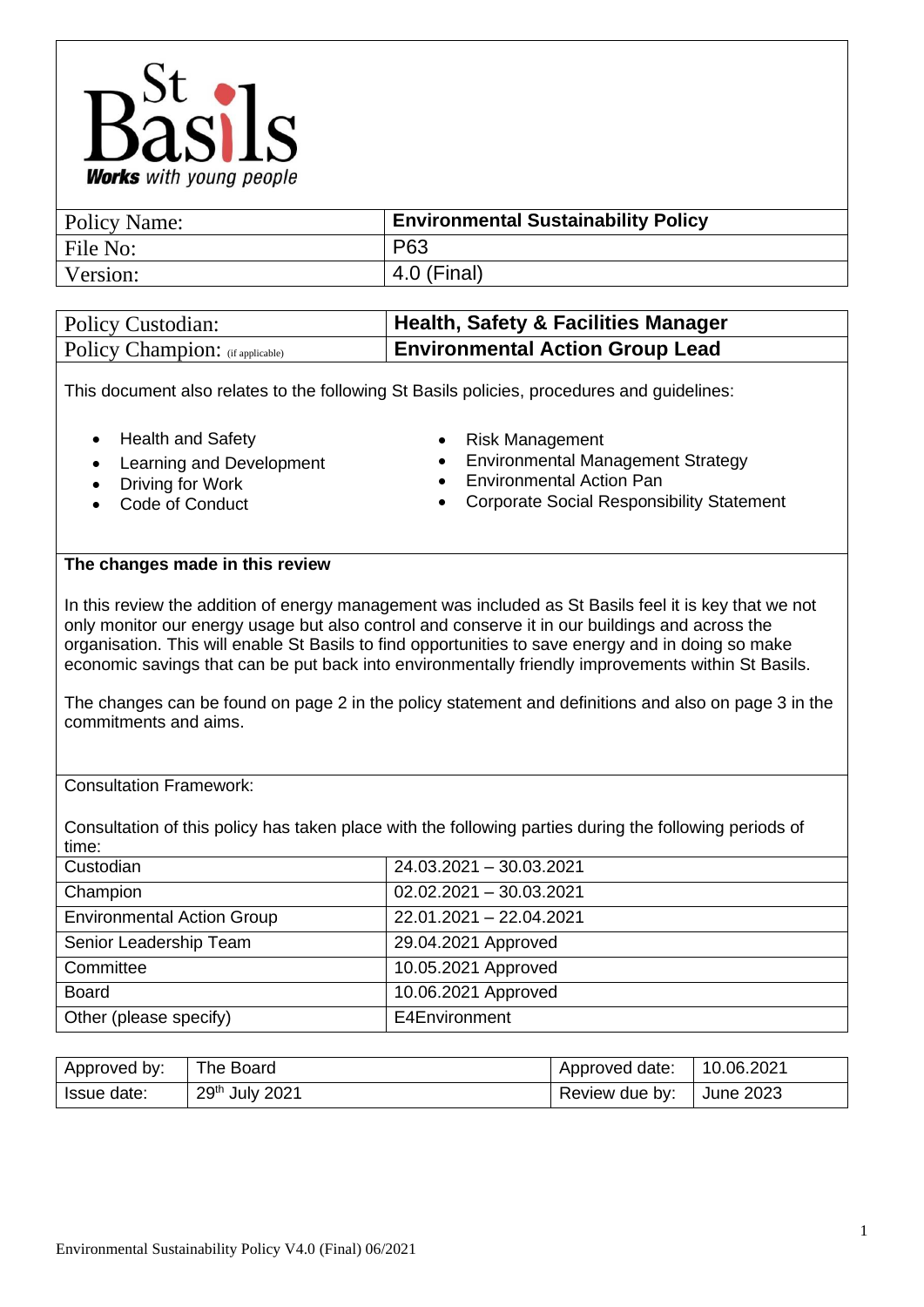# **Policy Statement**

St Basils is committed to integrating environmental best practice into all its business activities. The organisation accepts its environmental responsibilities and recognises its obligation to prevent pollution and reduce the impact of business activities on the environment. The organisation will achieve this through a policy of continual improvement in environmental performance.

St Basils recognises that we use a lot of energy across the organisation, and therefore we have an important role to play in helping to tackle climate change by significantly reducing our CO² emissions. We are committed to responsible energy management and the highest standards in energy efficiency. It is in our best interest to reduce the amount of money we spend on energy, allowing us to reinvest the savings into positive environmental activities or other products and services whilst at the same time reducing our energy consumption and environmental impact.

We are committed to providing a quality service in a manner that ensures a safe and healthy environment for our employees and young people and minimises our potential impact on the environment. We will strive to coordinate our activities and operations to comply with all relevant environmental legislation and best practice. This includes working with the National Housing Federation in meeting government targets to bring all its greenhouse gas emissions to net zero by 2050 and the government's ambition to improve the energy efficiency of homes, and move to cleaner ways of heating homes, in order to halve the energy use of new buildings by 2030.

# **Scope of Policy**

This policy applies to the governance of St Basils, all employees in all departments and services as well as young people. For the purposes of this policy the term 'employee' will include all employees (whether full time or part time), volunteers, casual workers and contracted workers.

The scope of this policy also includes suppliers of goods and services, partner organisations and the wider community.

# **Definitions**

Environmental management - 'to manage human activities with a view to prevent, reduce, or mitigate harmful effects on nature and natural resources, and ensuring that man-made changes to the environment do not have harmful effects on humans, animal and plant life'.

Energy management is the process of tracking and optimising energy consumption through changes in the way we do business, changes in culture and behaviour and investment in more efficient environmentally friendly products and technologies.

Environmental sustainability is the responsibility to conserve natural resources and protect global ecosystems to support health and wellbeing, now and in the future.

## **Legislation and Guidance**

Environmental Protection Act 1990 Environmental Protection (Duty of care) Regulations 1991 Water Resources Act 1991 Trade Effluent (Prescribed Processes and Substances) Regulations 1989 Revised Building Regulations April 2002 New Part H Pollution Prevention and Control Act 1999 Companies Act 1985 (Operating and Financial Review and Directors' Report etc) Regulations 2005 (SI 2005/1011) The Waste Electric and Electronic Equipment (WEEE) Regulations 2013 Environmental Protection (Controls on Ozone-Depleting Substances) Regulations 2002 Controlled Waste Regulations 1992 Waste (England and Wales) Regulations 2011 Hazardous Waste (England and Wales) Regulations 2005 Energy Performance of Buildings (Certificates and Inspections) (England and Wales) Regulations 2007

# **General Principles**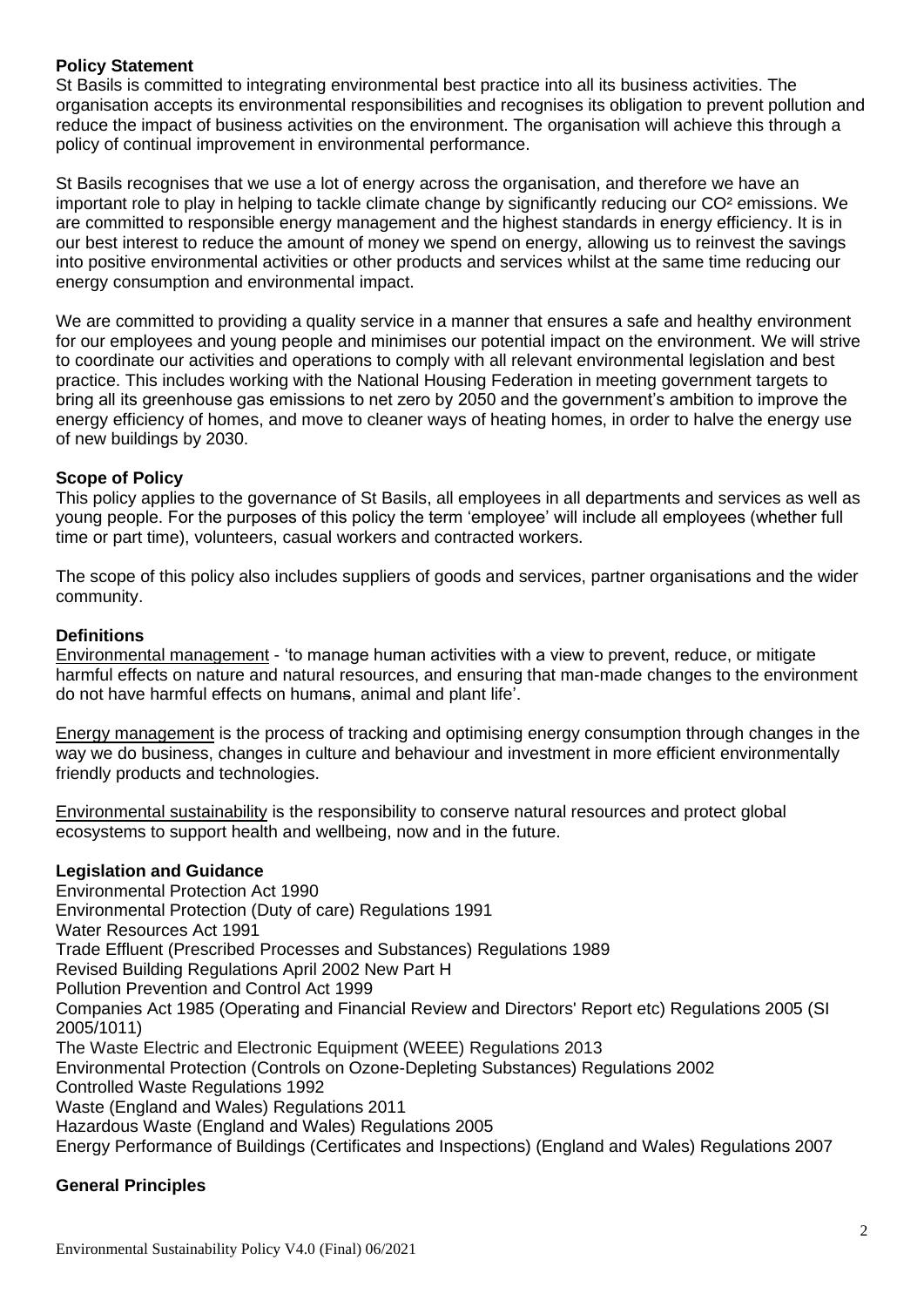St Basils recognises that it has environmental responsibilities beyond legal and regulatory requirements and are committed to reducing our environmental impact by continually improving our environmental performance as an integral part of our business strategy and operating methods, with regular reviews of our progress. and by involving and encouraging employees, young people, customers, suppliers and other stakeholders to do the same.

We will:-

- $\triangleright$  integrate the consideration of environmental concerns and impacts into all of our decision making and activities,
- ➢ promote environmental awareness among young people and our employees and encourage them to act in an environmentally responsible manner,
- $\triangleright$  train, educate and inform young people and our employees about environmental issues that may affect their work and living conditions
- ➢ reduce waste through re-use and recycling and by purchasing recycled, recyclable or re-furbished products and materials where these alternatives are available, economical and suitable,
- $\triangleright$  promote efficient use of materials and resources throughout our organisation including water, electricity, paper and other resources, particularly those that are non-renewable,
- $\triangleright$  avoid unnecessary use of hazardous materials and products, seek substitutions when feasible, and take all reasonable steps to protect human health and the environment when such materials must be used, stored and disposed of,
- $\triangleright$  purchase and use environmentally responsible products accordingly,
- $\triangleright$  where required by legislation or where significant health, safety or environmental hazards exist, develop and maintain appropriate emergency response programmes,
- ➢ communicate our environmental commitment to external providers, customers, contractors and the public and encourage them to support it,
- ➢ strive to continually improve our environmental performance and minimise the social impact and damage of activities by periodically reviewing our environmental policy in light of our current and planned future activities.
- $\triangleright$  Strive to introduce, where permissible; new environmental and energy efficient innovations within both our refurbishment/development programs and planned maintenance contracts.

A key element of St Basils Environmental Strategy is consistent with the organisation's wider objectives and the resources available, we have therefore produced Energy Management aims to:

- $\triangleright$  Assess and regularly reassess the energy consumption of the organisational activities and the factors contributing to that consumption;
- ➢ Reduce energy consumption across the organisation through the introduction of energy-efficient measures;
- ➢ Continually improve energy efficiency, measured by the use of appropriate Energy Performance **Indicators**
- $\triangleright$  Review energy performance indicators, objectives and targets at least once per year as part of the Energy Management Review process, updating energy performance indicators, objectives and targets as necessary;
- $\triangleright$  Train employees in energy related issues, including ensuring that each level of management is trained to the extent necessary to ensure effective understanding appropriate to their role;
- $\triangleright$  Increase awareness of energy issues and encourage all employees and young people to help reduce energy consumption whenever they can;
- ➢ Support the purchase of energy-efficient products and services for energy performance improvement;
- $\triangleright$  Ensure that the highest energy-efficient design standards are included in all new buildings;
- ➢ Wherever possible, obtain energy from sustainable sources.

To implement, monitor and maintain this policy the areas of key importance have been defined in an Environmental Action Plan, which details activities, targets and progress.

# **Implementation of the policy:**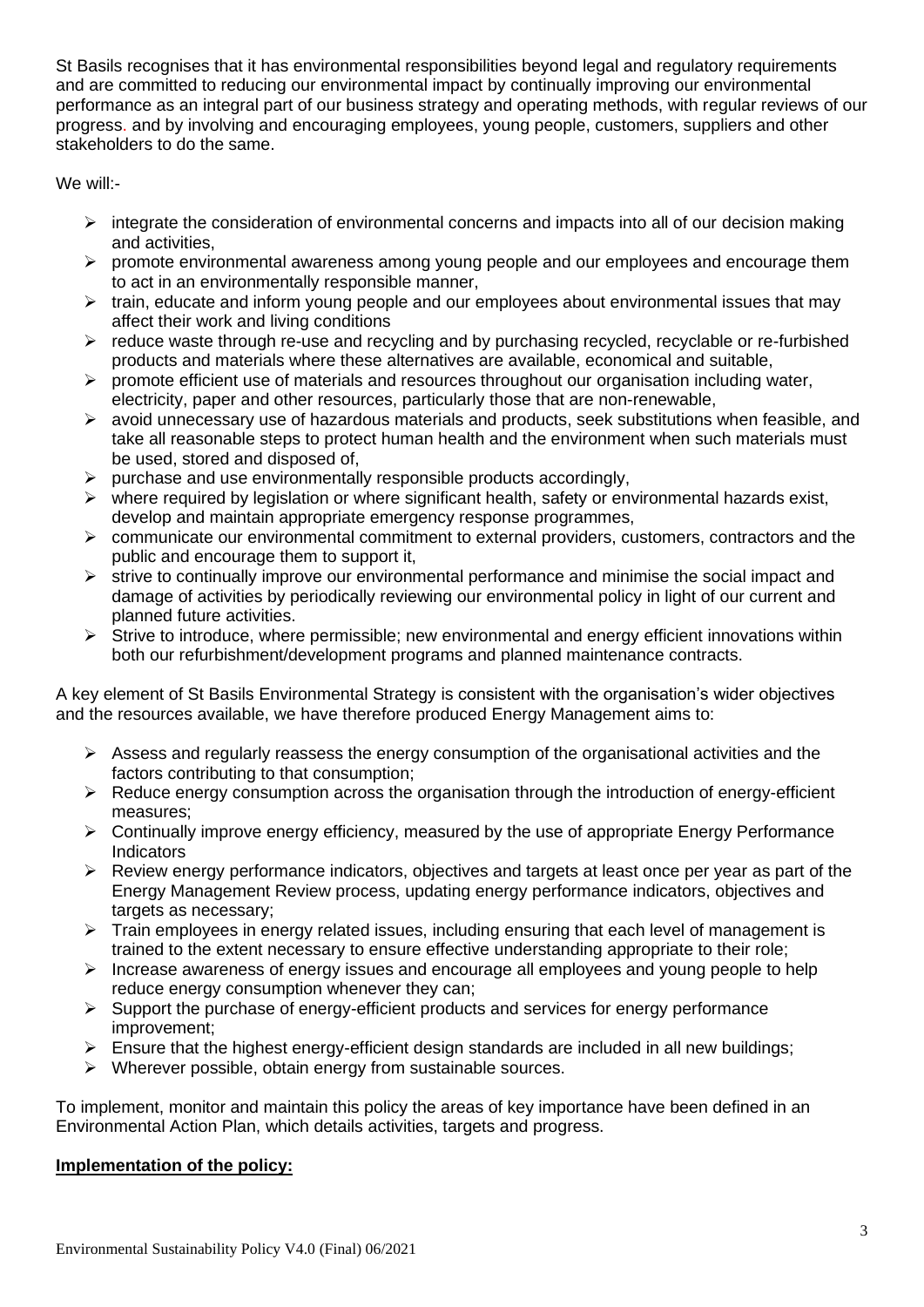This Policy will be implemented by Environmental Action Group (EAG) via an Environmental Action Plan (EAP), covering a five year period which will:-

- $\triangleright$  Review energy usage and other resources within the organisation
- ➢ Consider how these can be reduced or replaced
- $\triangleright$  Develop the use of renewable resources and products
- $\triangleright$  Promote research into environmental issues, and disseminate information
- $\triangleright$  Provide advice, training and guidance for young people and employees

## **Developing the Environmental Plan:**

In developing the Environmental Plan, St Basils will:

- $\triangleright$  Communicate and consult about the plan with all employees and young people
- $\triangleright$  Set up a working group
- $\triangleright$  Review the capture and collation of base data across the organisation
- ➢ Monitor base data and agree objectives and set targets
- ➢ Introduce energy management key performance indicators
- ➢ Budget for energy efficient works

## **Implementing the Plan:**

The Environmental Action Plan will be implemented and reviewed in consultation with employees and young people for greater commitment and improved performance. An annual report will be submitted to the Senior Leadership Team, setting out progress and putting forward priorities for the future.

## **Roles and Responsibilities**

All St Basil's employees have a commitment to follow the principles of this policy in order for the organisation to collectively ensure we reduce our carbon emissions and environmental impact.

## **Training Requirements**

St Basils will raise awareness among employees and young people to help them understand how they can make their workplace and homes more sustainable and environmentally friendly.

## **Communication**

This policy will be communicated effectively to all employees and young people via a range of different media avenues and can be produced in other formats where needed.

## **Policy Responsibility**

The Board of Directors and Directorate of St Basils have accepted this policy and have overall responsibility for its implementation and effectiveness.

The day to day implementation of this policy is the responsibility of the Health, Safety & Facilities Manager.

All employees, partners and young people in receipt of services, are responsible for adherence to the spirit and intent of this policy.

## **Continuous Renewal Clause**

This procedure will be reviewed every 3 years by the organisation to ensure it is in accordance with good practice guidance, prevailing legislation and statutory frameworks. However this policy may be assessed before that time as necessary – such as:

- if it becomes ineffective
- to reflect substantial changes in practice
- following inspection, as recommended by auditors
- or changes required by law and / or best practice